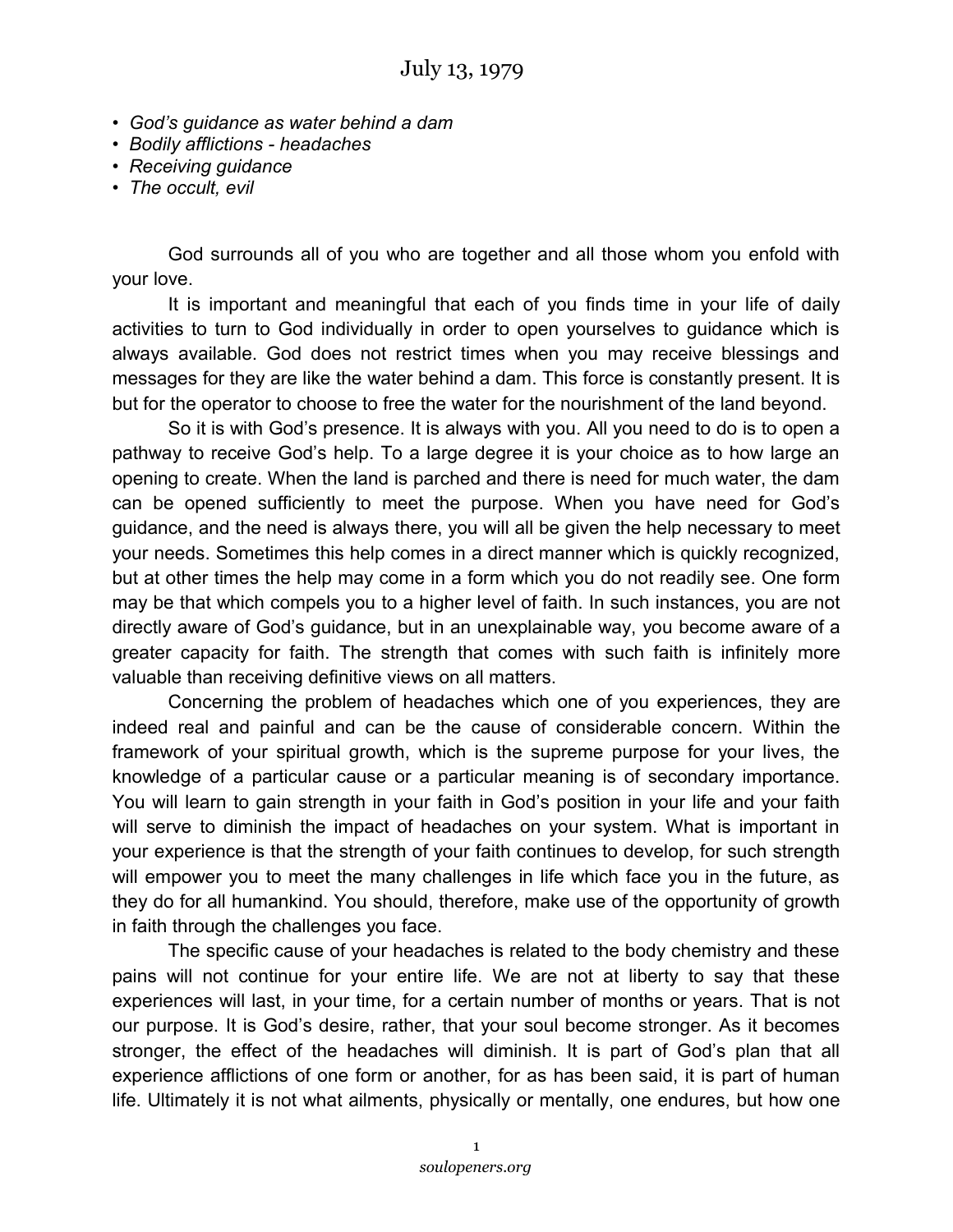endures them. Your attention should, therefore, be in this direction rather than of a specific concern about how long your difficulties will last and how severe they will be.

We see James' concern about his opportunities and responsibilities of becoming involved in the spiritual development of others. His concerns regarding the source of these impulses of guidance are fully understandable and are experienced by all who receive God's guidance in such a manner. Although in many ways it seems a unique experience, in fact, it is shared by millions. The feeling of reluctance to reach out and tell others of the experience of communion is also shared by many others and as a result, there is an element of anonymity. Despite the lack of knowledge of the widespread receiving of God's guidance, the power of such knowledge is beyond your expectations.

The power of the ability to hear God's word is both a blessing and a responsibility. It is a blessing that you are aware of the powers which are inherent in each of you, and it is a responsibility that this knowledge which you are given is used to benefit others, primarily through prayer. For in helping others, you are moving forward yourselves. It is not merely that those of you who receive utilize the knowledge for your own benefit. In so doing, you are in effect elevating your personal position above those around you. In God's sight you are all equal and, therefore, since you are in the same family, you have the knowledge of your responsibility to serve others. There are those who feel the impulse to discuss with others directly concerning the laws of God and the reality of God's universe, and for those souls who are motivated through dedication to helping others rather than self-elevation, it is done with God's blessings. For other souls, the way of help is more fully realized through more silent means, in prayer. Selfless prayer is the greatest gift one can give to another, for in it are all the ingredients of what you term love.

There are many who find great attraction to varying forms of the occult, and although the experiences witnessed may seem incredible, many of them are based in reality. There are many forces on our side which compete for dominance of the earthly plane. In itself, it is not God's plan for pictures to move, or tables, or music to sound, or voices to cry out. Such activity does little to bring one closer to God, but such activity is very real, however, not God oriented or induced.

There is a negative power, a negative force, which exists along with the power of God. You are all aware of activities in your world which are the result of individuals' listening to the wrong stimulus in their lives. This negative power has the capacity to do many of these experiences which you observe. There is, however, some benefit which can be derived from observing physical activity which is uninitiated by humans, for in a way which is far from subtle, humans become aware of another aspect of their existence.

Having become so aware, humans may choose to search for the reality of God, or they may choose to remain in the field of the fantastic, the field of the visible but